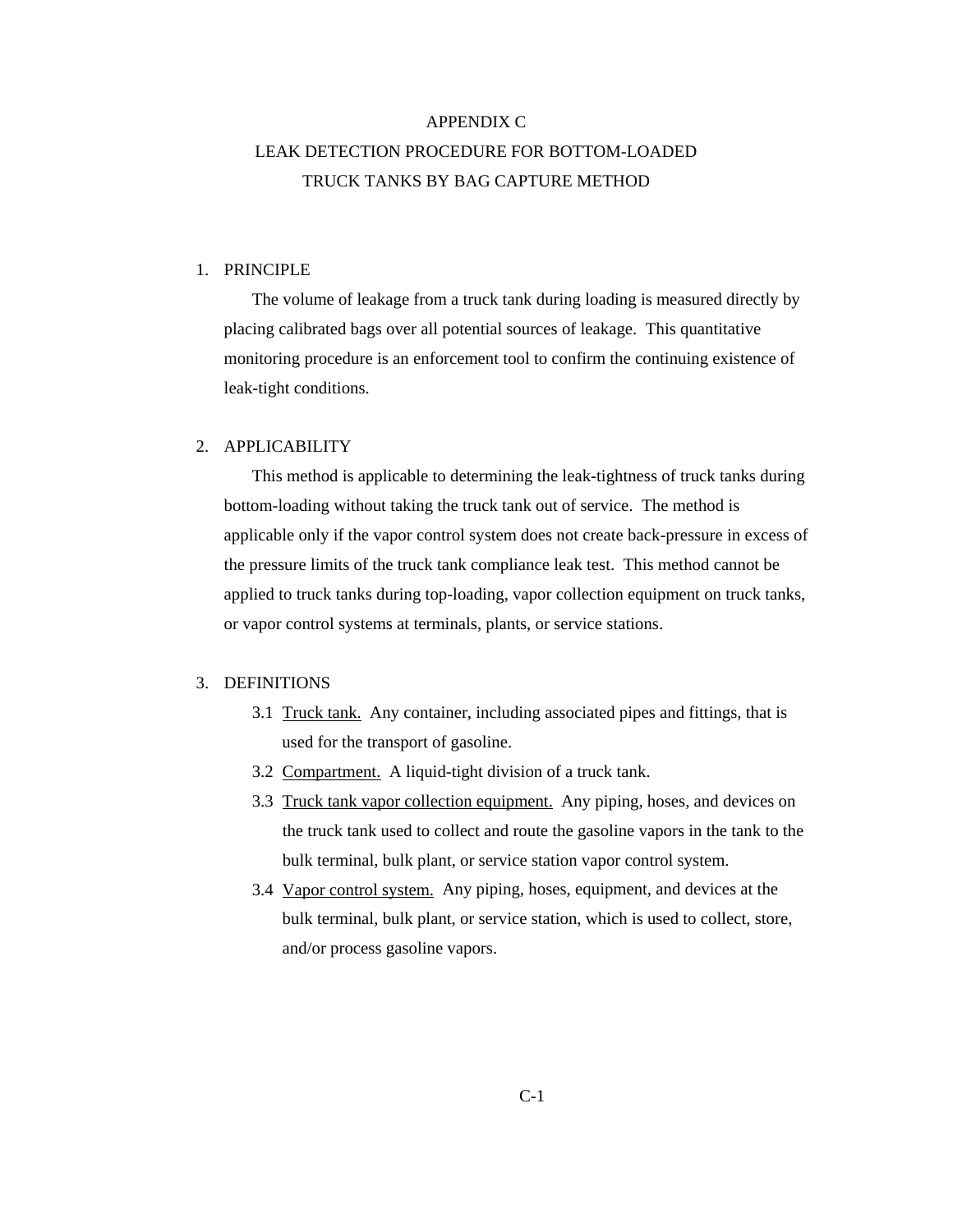# 4. APPARATUS

- 4.1 Manometer. Liquid manometer, or equivalent, capable of measuring up to 6250 pascals (25 inches H<sub>2</sub>O) gauge pressure with  $\pm$  25 pascals ( $\pm$  0.1 inches  $H<sub>2</sub>O$ ) precision.
- 4.2 Plastic bag. An air-tight bag, large enough to cover the truck tank's dome cover. One bag is needed for each compartment.
- 4.3 Bicycle tire. A bicycle innertube, or similar apparatus, modified to the appropriate diameter to fit over the truck tank's dome cover and lie flat on the top of the truck tank. One tire is needed for each compartment.
- 4.4 Dry gas meter.
- 4.5 Pump.
- 4.6 Calibration platform. A platform constructed such that air can be introduced through hole in the center of platform, and large enough for bicycle tire to lie flat on it.

# 5. BAG VOLUME CALIBRATION

- 5.1 Attach bag to innertube and seal with tape or other applicable sealant to ensure no leakage around interface.
- 5.2 Fill inner tube with water.
- 5.3 Place bag apparatus on the calibration platform so that the air inlet is situated under the bag.
- 5.4 Remove air from bag.
- 5.5 Connect pump to dry gas meter and dry gas meter to inlet on the calibration platform.

## 6. TEST PROCEDURE

- 6.1 Place a pressure tap in the terminal, plant, or service station vapor control system, as close as possible to the connection with the truck tank. Record the pressure periodically during testing.
- 6.2 During loadings, place a bag apparatus over the dome cover of each compartment in the truck tank being filled.
- 6.3 Remove air from bags.